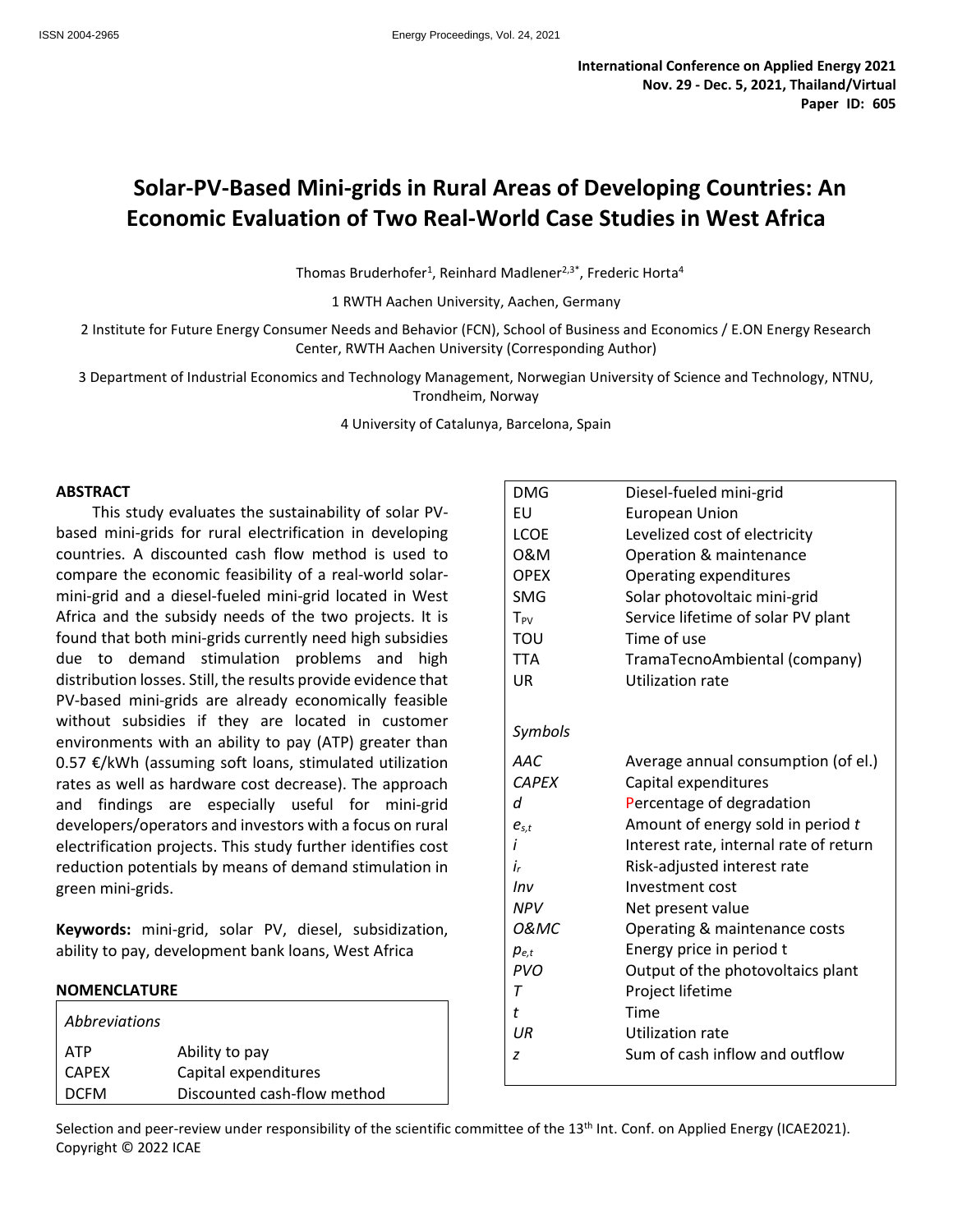# **1. INTRODUCTION**

According to the World Bank, mini grids are the leastcost option for rural electrification. Their profitability depends on local conditions such as the community size, population density, distance to the national grid, geographic factors, and socio-economic factors [1] (p. 56). While national grid extension involves high cabling costs, mini-grids are the preferred solution for dense communities in rural areas [2] (p.1).

This paper carries on to these prior findings and investigates the profitability of off-grid power stations by applying the net present value (NPV) method. The model-based analysis is based on real site data of a solar-PV-based mini-grid (SMG) and a diesel-fueled mini-grid (DMG) provided by TramaTecnoAmbiental (TTA), a developer of renewable energies. Both mini-grids are located in a country in West Africa and operate under similar climate conditions. With the help of the sitespecific data, this report answers the question of whether SMG investments in the rural areas of developing countries are economically feasible or if they require subsidies. Furthermore, the goal is to create informative results based on real-site data of the SMG and the DMG in West Africa.

The report explains how this information is inserted into the proposed financial model. Furthermore, it explains the approaches of the following investigated scenarios: (1) Subsidy scenario; (2) No-subsidy scenario; (3) Unit economic analysis; (3) Hard-cost decline scenario; (4) Demand stimulation scenario.

# **2. METHOD USED**

Discounted Cash Flow (DCF) analysis is a dynamic investment calculation method to estimate the financial feasibility of a project using dynamic cash flows. The objective of the DCF method is to determine the increase in net assets resulting from project implementation. This increase in net assets is called Net Present Value (NPV). The NPV can be described as the price of an investment opportunity on the capital market. The DCF calculation is based on the assumption that the cash inflow value decreases the quicker the larger the time difference is to today. In the case of a present-day cash inflow, the capital can be used to invest in projects with a positive return. Applying an interest rate *i*, the amount of money after a time period *t* would be higher by the factor (1+*i*) *t* [3] (p.39). In contrast, if a cash inflow happens in a future time period *t*, opportunity costs arise and discounting with the factor  $1/(1+i)^t$  lowers the present value (ibid., p.40). The opportunity costs arise due to the fact that the actually invested money could be invested in other

projects which have an equal or even higher internal rate of return *i*.

The longer the time until the cash inflow happens, the larger is the negative impact on the NPV caused by the compound interest effect. Regarding the cash inflow in period 2, alternatively, the capital could have been invested at an interest rate *i* in period 1 and as well in period 2 including the revenue of the investment in period one. Therefore, the opportunity costs per monetary unit rise exponentially.

$$
NPV = -Inv_0 + \sum_{t=1}^{T} \frac{z_t}{(1+i)^t}
$$
 (1)

 $\sum_{t=1}^{t-1}$  (1) displays the general equation to calculate the NPV. *T* stands for the project lifetime. The investment cost at the beginning (denoted *Inv*<sub>0</sub>) has a negative sign because its cash outflow has a negative impact on the NPV. The cash flow per period  $z_t$  is the sum of the cash outflow and the cash inflow. An investment is financially feasible when  $NPV \geq 0$ . Replacing general variables with the specific ones for mini-grids allows the transformation to a DCF equation for SMG systems (see Eq. (2)).

$$
NPV = -CAPEX + \sum_{t=1}^{T_{PV}} \frac{(e_{s,t}p_{e,t}) - 0 \& MC_t}{(1 + i_r)^t}
$$
 (2)

The upfront investment is replaced with the capital expenditures (CAPEX) for solar PV panels, batteries, and more (see Subsection 3.1.2). Due to the high investment costs and long time of use (TOU), the service time of the solar panels,  $T_{PV}$ , sets the project lifetime in most of the scenarios. The amount of energy sold in period *t* (*es*,*<sup>t</sup>*) multiplied with the energy price in period *t* (*p*e,*<sup>t</sup>*) results in the revenue of period *t*. The revenue in period *t* subtracted with the operation & maintenance costs (O&MC) in period *t* represents the general cash flow variable  $z_t$  used above. Finally, the risk-adjusted interest rate *i*<sup>r</sup> includes a risk premium to account for possible project failure or unsustainability. The higher the risk of an investment is, the higher is the risk premium lenders will request to compensate potential losses. This investigation estimates a risk premium for the SMG investment of 1% and 2% for the DMG (see section 3.1.5).

An interest rate of 3% is used to relate to a World Bank's loan. SMG investments suffer from low cash values in the last periods due to the discounting with the exponential time factor. Assuming a risk-corrected interest rate of 4%, the cash value for a cash inflow  $z_t$  in year 30 is  $z_t/(1.04)^{30}$ . As a result, the cash value in year 30 is only 30.8% of the cash inflow.

Figure 1 illustrates this exponential effect on the cash value progression. It compares cash values of cash flows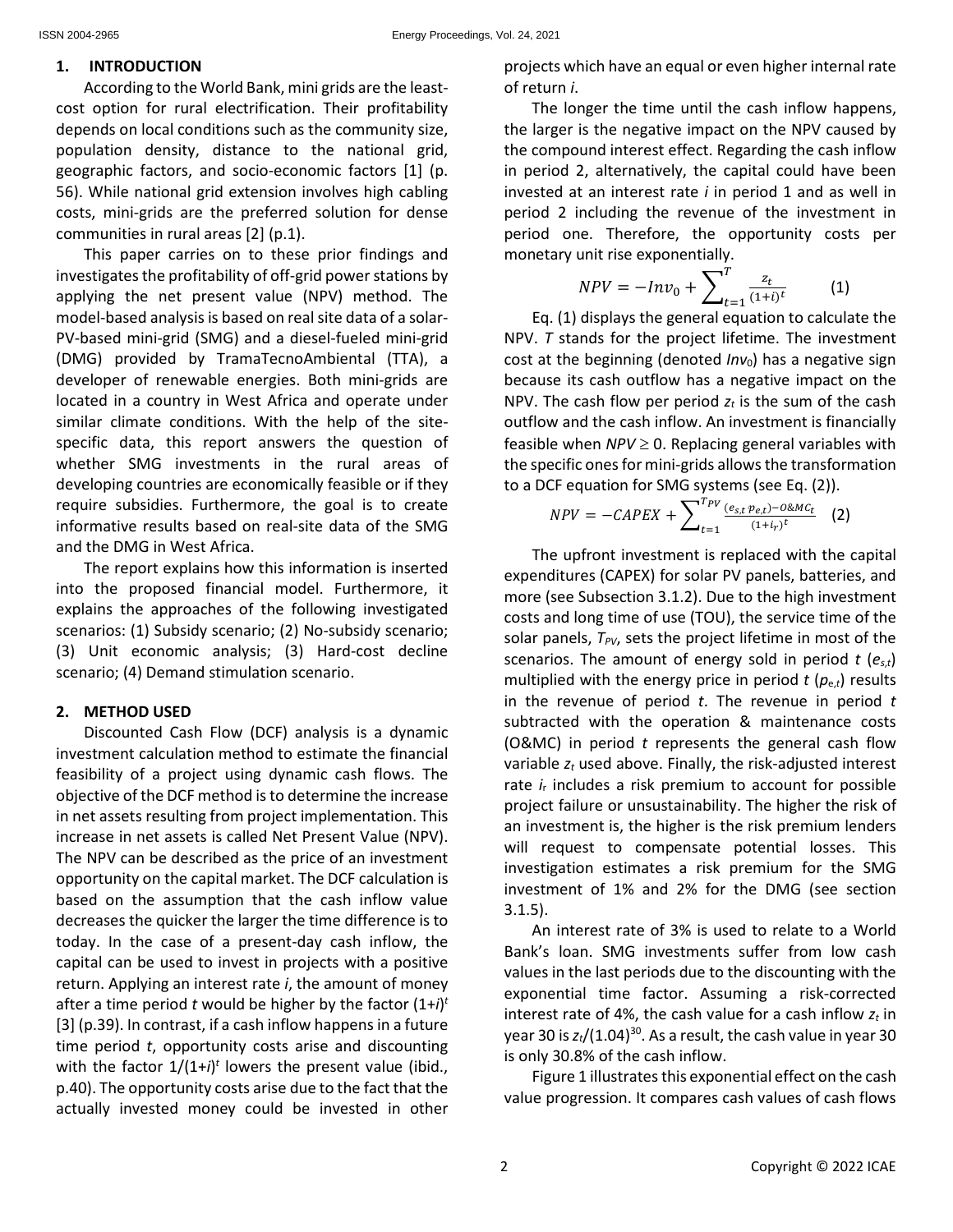with two different interest rate levels. For better comprehensibility, the graph considers the cash flow starting from year 1 as constant and positive (inflow).



Fig. 1. Cash value over time for different interest rates

The green line represents the cash value progression, applying the 4% risk-corrected interest rate used in our study. The red line represents the cash value progression, applying an interest rate of 18%, which is a commonly used value for the private sector according to [4] (p.176). For a better comparison, the black curve illustrates a non-discounted cash inflow corresponding to the actual cash inflow per year. The following is observed: the higher the interest rate the higher is the negative exponential impact on the cash value due to discounting. Because of the fact that the NPV is the sum of the individual cash values in each period, the result whether the investment is sustainable or not is exponentially influenced by the chosen interest rate.

Fig. 2 shows a simplified cash flow stream of a SMG for the project's entire lifetime. Two assumptions are made to improve clarity [5] (p.140). Firstly, the figure assumes a constant number of customers with a constant demand for electricity. Secondly, it assumes a battery replacement every 10 years. In the year of installation (year 0), it is not possible to sell energy and no operational costs appear. Therefore, the cash flow in year 1 is only determined by the upfront investment (CAPEX), marked with a red cash outflow arrow. The green cash inflow arrows are related to revenues of the electricity purchase and decrease as the time of use elapses. Therefore, the revenues of electricity purchases and the cash inflow decrease simultaneously.

In reality, demand is varying strongly, and diesel generator sets usually compensate for shortages in the electricity supply of SMG to maintain the required

voltage level of the grid. During the operation of the SMG, only operation & maintenance costs (O&MC) determine the cash outflow. Solar PV energy generation does not rely on external material energy supply like diesel generators, which keeps the operational costs relatively low. Hence, battery replacements constitute the largest cash outflow after the initial investment. Note that expenditures for disposal at the end of the project are not considered in this illustration.



Fig. 2: Simplified cash flow for SMG investments

Furthermore, the determination of the exact amount of electricity consumed per time period has a significant impact on the feasibility study. The approach used for the two mini-grid cases of TTA is represented in Eq. (3). The maximum PV output (*PVO*max) is constant during the project's lifetime. Multiplied with the degradation losses per year  $(1-d)^t$ , and divided by the years of lifetime, the actual amount of generated electricity can be calculated. Finally, including the utilization rate (UR) reveals the average annual consumption value, *AAC*, which is used in the demand stimulation scenario (cf. Section 4.7).

$$
AAC = \frac{\sum_{t}^{T}PVO_{max}*(1-d)^{t}}{T} \cdot UR.
$$
 (3)

### **3. DATA AND ASSUMPTIONS**

Both mini-grids studied operate in the same country, rather close to each other, and have a similar number of customers, which are useful prerequisites for a direct economic comparison. To achieve comparable results, the study only considers data available from similar seasons. Hence, the analyzed time period ranges from the beginning of December 2017 to the end of June 2018. In the following, we describe how the model is applied to the two different cases and present the data used for each case in the DCF model calculations. They provide deep insights into site-specific data and the onsite framework.

Note that this investigation neglects differences in irradiation and temperature levels due to the fact that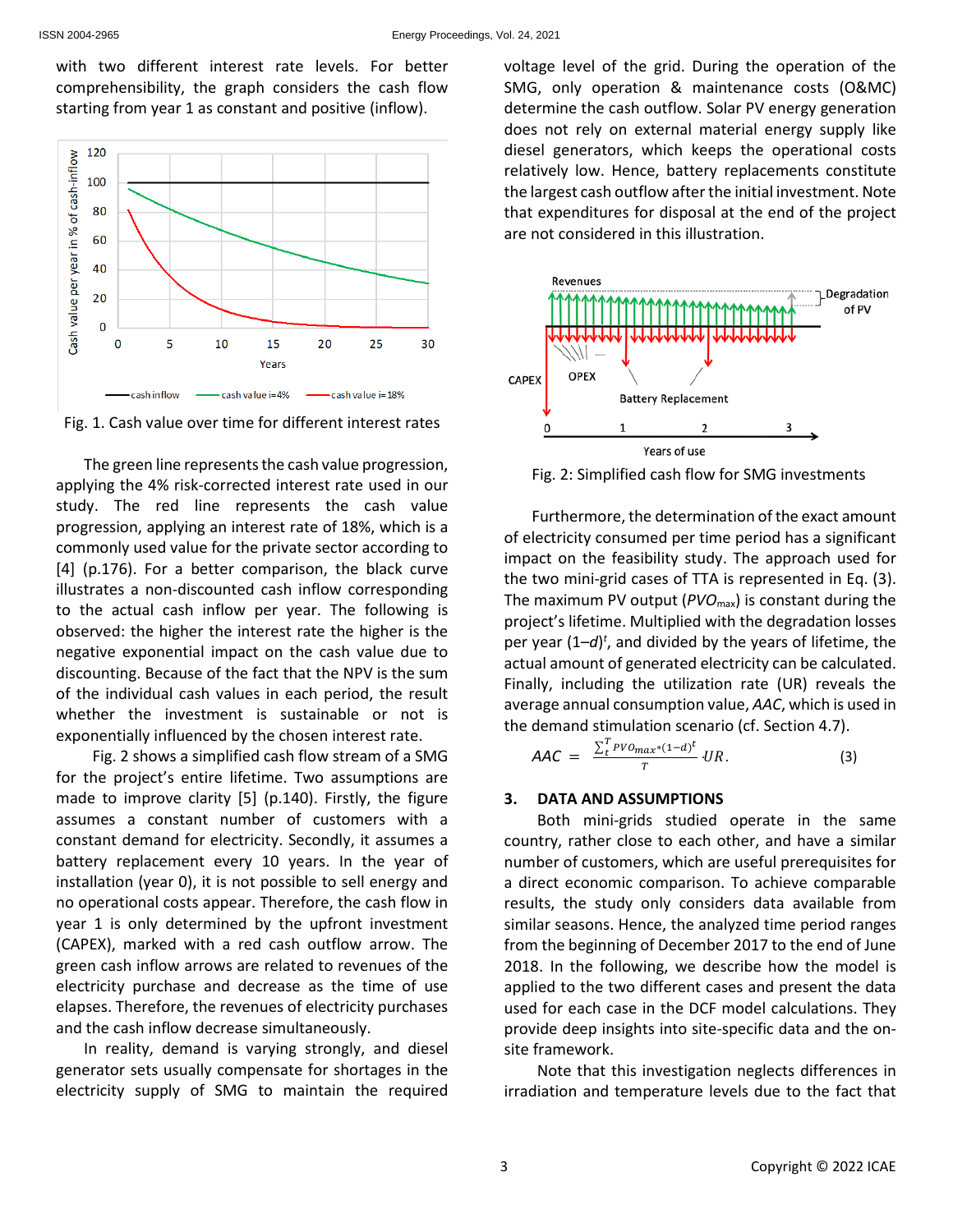the operations are located close to each other. The mentioned climate factors have a strong influence on the electricity output of solar panels and hence also a strong impact on the economic viability of the mini-grids.

### *3.1 Inputs*

### *3.1.1 Time of use*

Direct information about the lifetime of the boat motor used in the DMG is not available. To apply realistic data to the model, the analysis makes use of values from the literature. According to the Rocky Mountain Institute, the lifetime of a hybrid mini-grid system amounts to 20 years using a diesel generator including one replacement [6] (p.18). Applying this value in our investigation, the calculations estimate 73,000 h of operation with 10 h of operation per day (from 8 pm to 6 am) including one replacement.

The type of solar panels used by the SMG is unknown and the use of polycrystalline solar cells is expected. Following the majority of literature, this study applies an optimistic PV lifetime of 30 years [7] (p. 199).

# *3.1.2 CAPEX*

Because of the facts that the system uses an old diesel motor and no cost data from TTA is available, the CAPEX for the DMG cannot be determined exactly. With the objective to calculate a representative LCOE for the DMG, benchmark values are used for the time of utilization. The analysis assumes the cost of the diesel generator including its housing and replacement at 1.050 US\$/kW of generation power (Ibid.). This value corresponds to 930 €/kW. Applying these values to the 396 kW boat motor, the investment for the diesel generator amounts to €415,800. Based on benchmark data of the Rocky Mountain Institute, further project development costs of €115,575 and distribution costs of €80,800 are assumed. These project development costs include duties and fees, installation costs as well as soft costs. The distribution costs consist of the cost for cabling and the cost for connections. To get this result, the calculation assumes a network with 3 kilometers of cabling, specific costs of €1372 per 100 m of cabling, as well 700 connections with connection costs of €43 per unit (smart meters are not included; [6] (p.18). Finally, the total CAPEX of the DMG amount to €612,175 and can be inserted in Eq. (2).

The total CAPEX for the SMG including installation costs amount to  $E2.93$  million, using the same cost structure as proposed in [8]. With 312 kilowatt peak  $(kW_p)$  installed PV power, the total investment cost per generation power installed amounts to  $\epsilon$ 9411 per kW<sub>p</sub>. With 34% the project development costs take the highest share, followed by generation (22%), storage (16%) and distribution (16%). This distribution is uncommon, as typically the generation or storage category represents the biggest share of the CAPEX [9].

# *3.1.3 OPEX*

The estimated annual OPEX of the investigated public DMG for the year 2019 amounts to €251,796, of which fuel costs account for about 85%, staff costs for 14%, and engine oil for 1%. To calculate the profitability of the system, the average annual OPEX of 2018 are assumed to be constant over the entire lifetime of the system. However, due to the high dependency on fossil fuels, the consideration of the diesel price development is important for the feasibility study of such an investment. A more detailed profitability investigation in the future should take recent diesel price developments into account. Repair costs related to the grid infrastructure are not considered.

As fuels are not required for the SMG, OPEX remain comparably low. The average yearly OPEX for personal costs, usage costs, and security amount up to €20,354. With a share of 70%, staff costs dominate while costs for security and rental material stay around 15% respectively. Costs for financial services are neglected.

# *3.1.4 Price per kWh/ Tariff*

The municipal utility in town D uses a decreasing block tariff for pricing the generated electricity (Table 1). 90.2% of the connections are private households. The average consumption of a private household in town D amounts to 40.83 kWh per month. Due to their low consumption, the municipal utility charges the highest tariff (0.76 €/kWh) to most of the customers. Therefore, the average price per electricity amounts to 0.74  $\epsilon$ /kWh. In order to determine the price per unit of energy in period  $t$  ( $p_{e,t}$ ) for the DCFM, the average price per unit of electricity is applied and it is assumed to be constant over the project's lifetime. Even though fluctuations of electricity consumption are likely to impact the average unit price of electricity, this influence is ignored for simplicity.

TTA uses two types of linear tariffs for the customers of the SMG while applying a prepayment system to reduce revenue collection losses. Households are charged with the normal tariff of 0.49  $\epsilon$ /kWh whereas public institutions pay the social tariff of 0.39  $\epsilon$ /kWh. With the available consumption data, it is possible to determine a representative average of the electricity price which is 0.48 €/kWh.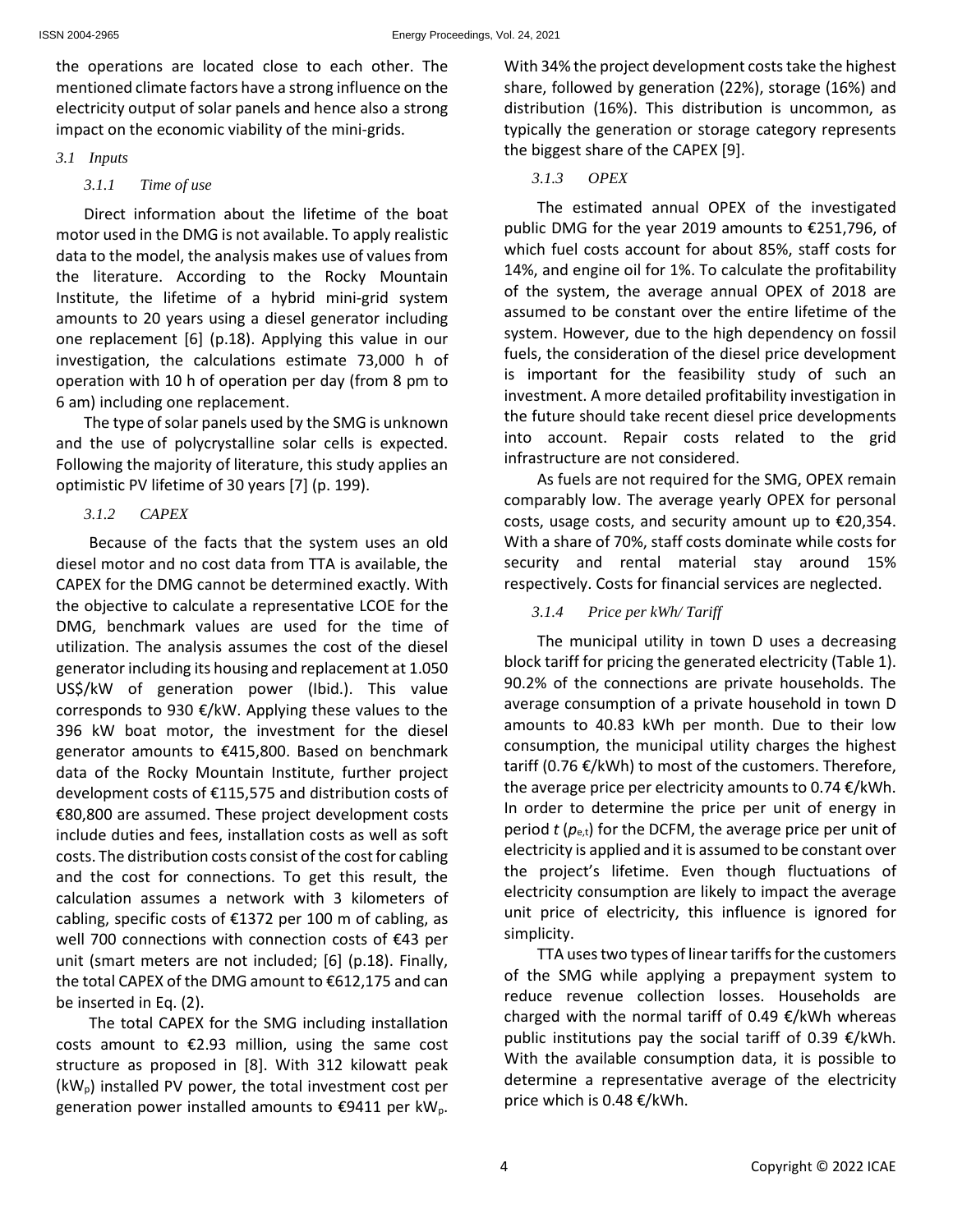Figures 3 and 4 reveal the number of active connections of both mini-grids. Active connections in this context are connections with consumption higher than 1 kWh per month.



Fig. 3. Active connections in the DMG (2018, town D)

| Table 1. Decreasing block tariff scheme used in town D |  |  |
|--------------------------------------------------------|--|--|
|--------------------------------------------------------|--|--|

| Electr. consumption [kWh p.m.] | Electricity price $\left[\frac{\epsilon}{kWh}\right]$ |
|--------------------------------|-------------------------------------------------------|
| $0 - 30$                       | 0.76                                                  |
| $31 - 50$                      | 0.61                                                  |
| > 50                           | 0.53                                                  |



Fig. 4. Active connections in the SMG (1-6/2018, town S)

# *3.1.5 Interest rate*

Although the government runs the DMG, this feasibility study assumes a private operation to build a base for comparison with the SMG. Therefore, the interest rate is similar to one applied to the SMG in town S. It is based on privately financed capital coming from international development banks like the World Bank. For this reason, an interest rate of 3% is applied to the DCFM. Unlike the SMG, the economic viability of the DMG depends strongly on the diesel price. Operators have no influence on the major OPEX share and so the future development cannot be determined exactly. The consequence is an increased investment risk for potential investors. For this reason, the DCFM applies a comparably high risk premium of 2%.

For the SMG the same interest rate of 3% is applied. Additionally, a risk premium of 1% is added to consider political, regulatory, and revenue collection risks.

# *3.1.6 Utilization rate estimation*

Further on, an assumption for the utilization rate during the lifetime of the project is applied (Fig. 5). This assumption is based on [6] (p.44). Since a UR of 100% seems unrealistic, a lower UR with a maximum value of 85% is assumed. The aim is to calculate the LCOE under realistic demand changes. The calculation is based on the following approach.



Fig. 5. Utilization rate development assumed

# *3.1.7 Hard cost fall simulation for the SMG*

The hard cost fall simulation evaluates the effect of the estimated cost fall for SMG components. According to the Rocky Mountain Institute, hard costs for mini-grids are estimated to decline about 18% within three years. This study applies a less optimistic decline of 3% per year, estimating the costs for generation, batteries, and conversion components in 2021 to be 21% cheaper compared to 2014.

# **4. RESULTS (DMG AND SMG, BY SCENARIO)**

# *4.1 Subsidy scenario DMG*

Applying the assumptions to the DCFM described above, the NPV under current conditions is negative at  $\epsilon$ -633,455. Therefore, an investment in a DMG with those characteristics will lead to a capital loss of €633,455 after the 20 years of system lifetime have elapsed, and subsidies in the same amount are required to run this DMG without making losses. It is surprising that the cash flow is negative for every year of operation even though a high average tariff of 0.74 €/kWh is applied. One reason is large electricity losses. On average, the customers consume only 55% of the electricity output of the diesel generator. According to the data, generator losses amount to 30%, which means that only 70% of the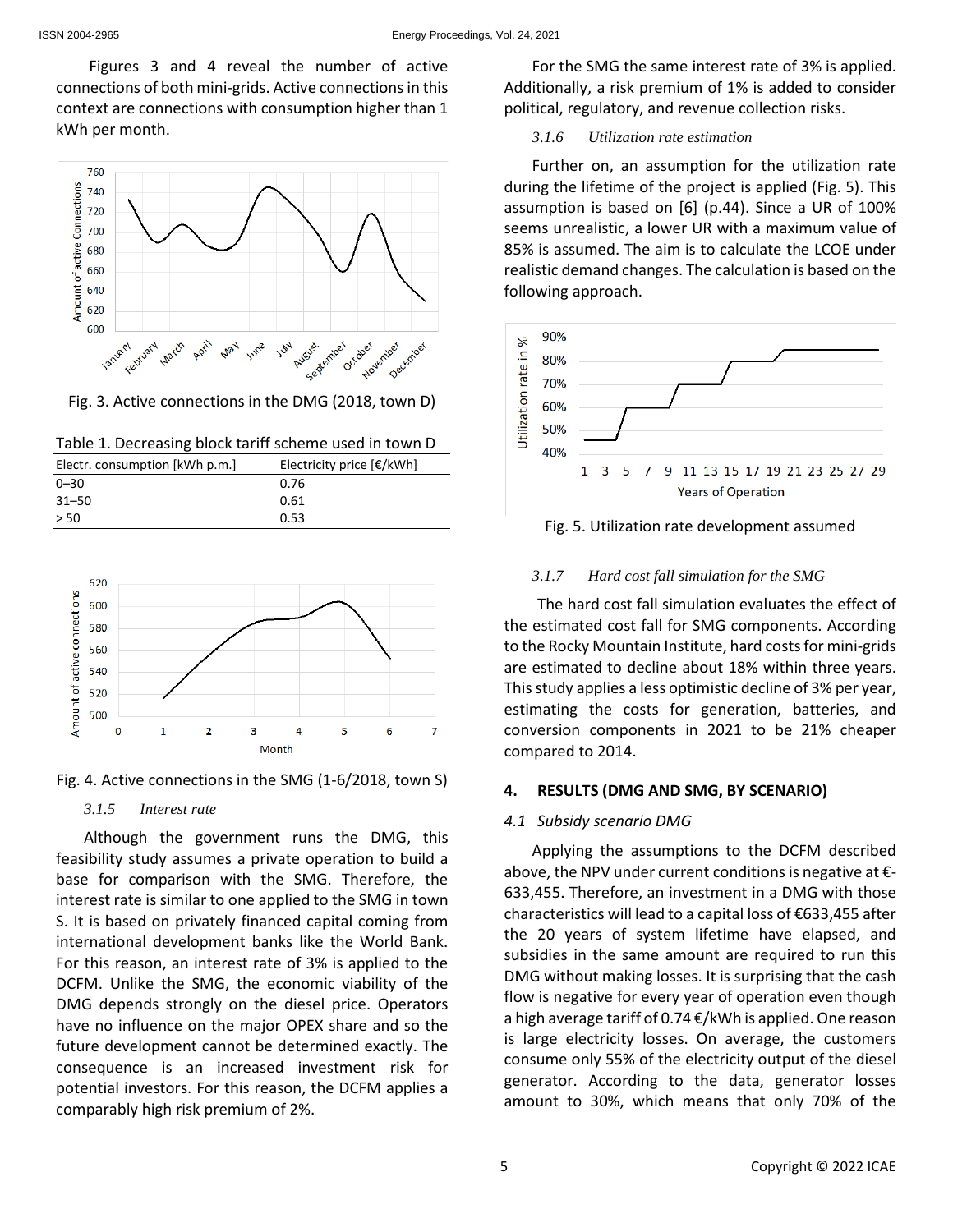chemical energy stored in the fuel is actually transformed into electric energy. It is assumed that the boat motor is able to transform the chemical energy of one liter of diesel into 3 kWh of electric energy (generator losses ignored). Because of the fact that a diesel generator is able to provide flexible electricity output while controlling the rotation speed, most of the unused electricity must be lost in the grid. This is due to the bad condition of the distribution grid. Another possible factor might be that the operation of the motor and its rotation speed are not adapted to the actual load. The consequence is that nearly half of the generated electricity gets lost, and the fuel is used inefficiently.

### *4.2 No-subsidy scenario DMG*

In order to determine the required tariff for an investment in the DMG in town D without subsidies, the NPV is set to zero and the same inputs are used as for the subsidy scenario. A linear progression of the NPV can be observed. With every €-ct that the tariff rises, the NPV rises by €37,121. The break-even point where the NPV is zero reveals the required average tariff rate of 0.89 €/kWh. The result clearly exceeds the ATP of 0.74 €/kWh. Therefore the required tariff for an economically feasible investment is not applicable in this region. The result clearly exceeds the assumed ATP and therefore every kilowatt-hour sold needs subsidies of 0.15 €/kWh. For this reason, the calculated tariff reveals that the municipal utility in town D subsidizes approximately 17% of the cost of each kilowatt sold.

# *4.3 LCOE analysis for the DMG*

The LCOE for the DMG in town D of 0.89  $\epsilon$ /kWh consists of 76% fuel costs, 13% staff costs during the operation, 7% hard costs for the diesel generator, 2% project development costs, and 1% distribution costs. CAPEX are found to account for 11%, OPEX for 89% [6] (p.18). The 0.89 €/kWh represent the required tariff calculated in the no-subsidy scenario. The number of customers is based on TTA data (based on an average number of connections of 700 in 2018). 89% (0.79€/kWh) of the LCOE are necessary to cover the OPEX. Because the major cost driver are fuel costs, the system's profitability is heavily influenced by the fuel price, which represents a high risk for investors because the fuel prices are difficult to predict. Additionally, the high amount of carbon dioxide emitted by the generators might be problematic for DMG investments in the future if carbon prices are being introduced. In light of stiffened climate policy and the changing environmental awareness, the fuel price is more likely to rise than to decline.

# *4.4 Subsidy scenario SMG*

The NPV for the base case amounts to a negative value of €-1,374,109. This means that an implementation of this project today if fully financed by soft loans, and under the same conditions as in reality (based on TTA data) would produce losses of more than €1.3 million. Therefore, for the installation and planned operation over 30 years, subsidies in the same amount are required for its profitable realization. This amount of money corresponds to 39% of the total expenditures that need to be subsidized.

### *4.5 No-subsidy scenario SMG*

For an economically feasible investment with an NPV equal to or greater than zero, the SMG in town S needs to charge 0.86 €/kWh for being independent of subsidies. Therefore, the SMG system under the current conditions is economically not viable because the calculated required tariff clearly exceeds the ATP of 0.74 €/kWh. If the required tariff is applied, the population of town S would not be able to pay the offered electricity by the SMG with the consequence of a decline in demand. The calculation assumes that the capital is fully financed by soft loans, which are not considered subsidies in this context. Figure 7 displays the NPV progression depending on the charged tariff. As in the previous DMG case, a linear progression is observable. With every €-ct that the tariff rises, the NPV rises by €33,869.

# *4.6 LCOE analysis for the SMG*

The LCOE for the SMG in town S amount to 0.86 €/kWh. As it is common for investments in renewable energies, the OPEX stays low and the CAPEX strongly dominates the expenditures, in this case with a share of 82%. It is surprising that the project development category takes the biggest LCOE share (28%) instead of the costs for battery storage (13%) or solar generation (18%). Another surprising fact is the high cost for power distribution. Even though town S is small, the distribution costs come up to 13%, which is the same level as the cost for the battery storage. Including the cost structure taken from the existing literature, the distribution costs of a well-run hybrid mini-grid correspond to less than a quarter of the battery storage costs [6] (p.18). Due to the big difference between the case and the literature regarding distribution and battery costs, this investigation estimates significant potential costs savings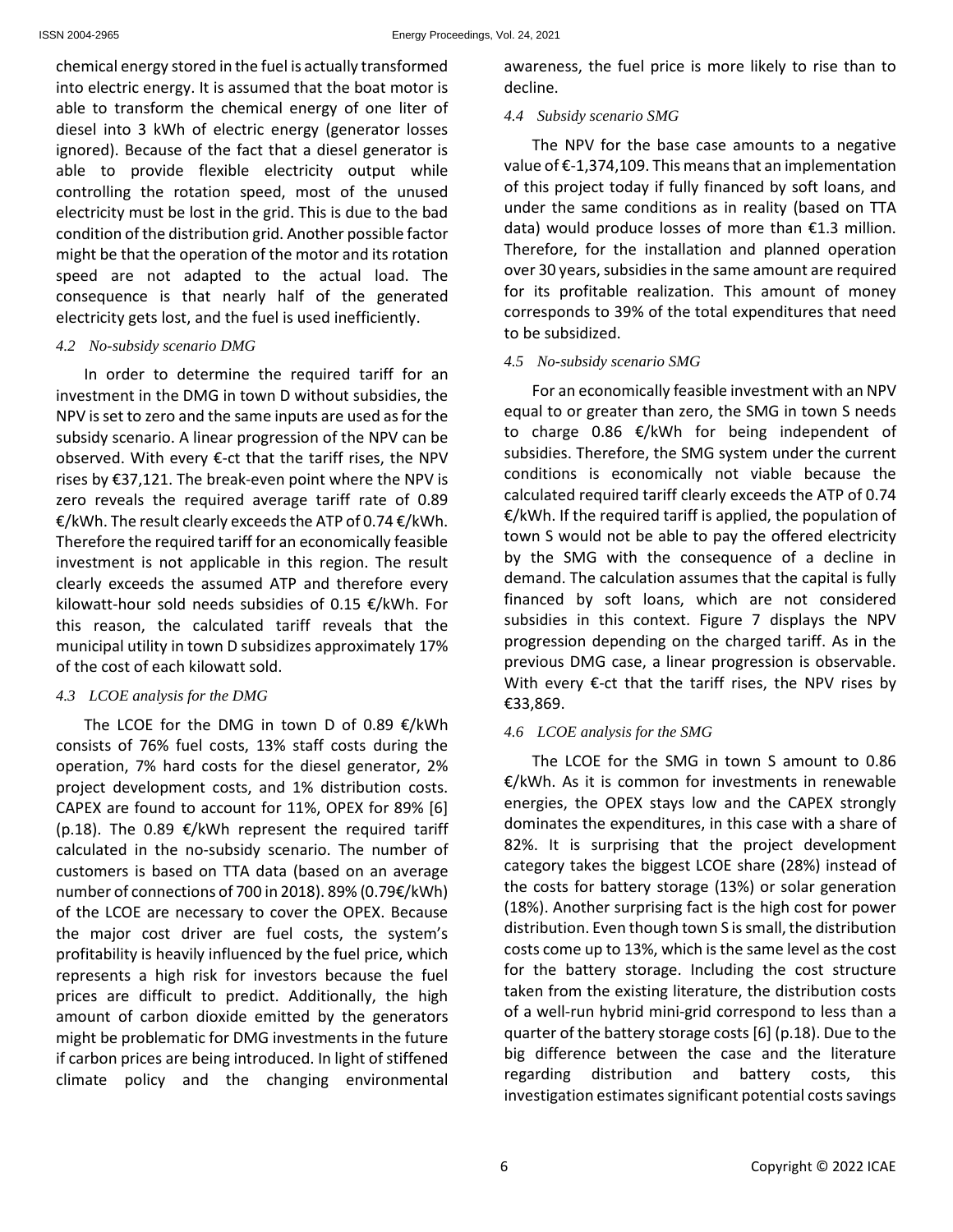for the distribution category. Within the framework of a scientific paper, the type of costs included in each category are assumed to be the same. Nevertheless, it is important to note that the analyzed categories of the case and the literature might include different types of costs and therefore need not be identical. Finally, the greatest saving potentials show the two CAPEX categories "project development" and "distribution". Hardware costs – i.e. components of conversion, battery, and solar power generation systems – are expected to decline further in the near future.

### *4.7 Demand stimulation scenario for the SMG.*

The study shows that the actual consumption of the electrical energy produced remains on a low average utilization level of 49% due to a volatile and fixed PV power output, distribution losses, and a small amount of productive usage. For utilization rates between 49% (i.e. the current UR of the SMG in town S) and 90%, Table 2 displays the large impact on the LCOE for the SMG case study. The underlying calculation of Table 2 assumes that the UR remains constant over the 30 years lifetime. Additionally, it is assumed that the LCOE is equal to the required tariff for an *NPV* = 0 and that the tariff remains constant during the entire operation.

Table 2. LCOE results

| Average UR [%]                                                      | Av. Annual Cons. [kWh] | LCOE [€/kWh] |
|---------------------------------------------------------------------|------------------------|--------------|
| $49*$                                                               | 212,816                | 0.86         |
| 60                                                                  | 260,591                | 0.70         |
| 70                                                                  | 304,023                | 0.60         |
| 80                                                                  | 347,454                | 0.52         |
| 90                                                                  | 390,886                | 0.47         |
| $\mathcal{R}$ . $\mathcal{L}$ . The set of the set of $\mathcal{L}$ |                        |              |

**Current situation** 

Furthermore, the result of the calculation with the more realistic UR assumption (Fig. 5) is an LCOE of 0.62 €/kWh. The estimated demand stimulation offers the possibility to reduce the actual LCOE of 0.86 €/kWh to about 0.24 €/kWh, which corresponds to cost savings of 28%. When assuming the actual tariff of 0.48  $€/kWh$  as constant; the NPV rises from €-1,374,109 (for a constant demand of 49% of supply) to  $\epsilon$ -711,219. Therefore, around €662,890 of capital can be saved by demand stimulation. Once again, the calculation does not differentiate between past and future values. It assumes a total new implementation of the SMG and calculates the economic viability based on the values extracted from the real-world case in town S. However, note that costs for demand stimulation are ignored for simplicity reasons. These costs might appear in the form of expenses for providing electrical appliances or costs of

other customer management measures aimed at stimulating demand. Future investigations could be insightful if demand stimulation costs are determined and included in the profitability analysis.

# *4.8 Hardware cost decline scenario*

Oriented at prior literature, the study applies a 3% hardware cost decline per year for this scenario (see section 3.1.7). The results are reported in Table 3. The reported LCOE values reflect the tariffs required for reaching the break-even point. According to the results obtained, an LCOE decline of 0.08 €/kWh until 2021 can be observed, corresponding to cost savings of 9% regarding the original LCOE of 0.86 €/kWh.

Table 3. Hardware cost decline (generation, conversion, and storage)

|                                                                                                                                                                                                                                         | ີ                    |              |
|-----------------------------------------------------------------------------------------------------------------------------------------------------------------------------------------------------------------------------------------|----------------------|--------------|
| $[%] % \begin{center} \includegraphics[width=0.3\textwidth]{images/TrDiM1-Architecture.png} \end{center} % \vspace*{-1em} \caption{The figure shows the number of parameters in the left and right.} \label{fig:TrDiM1-Architecture} %$ | Approximate time [a] | LCOE [€/kWh] |
| $\Omega$                                                                                                                                                                                                                                | 2014 (case data)     | 0.86         |
| 3                                                                                                                                                                                                                                       | 2015                 | 0.85         |
| 6                                                                                                                                                                                                                                       | 2016                 | 0.83         |
| 9                                                                                                                                                                                                                                       | 2017                 | 0.82         |
| 12                                                                                                                                                                                                                                      | 2018                 | 0.81         |
| 15                                                                                                                                                                                                                                      | 2019                 | 0.80         |
| 18                                                                                                                                                                                                                                      | 2020                 | 0.79         |
| 21                                                                                                                                                                                                                                      | 2021                 | 0.78         |
|                                                                                                                                                                                                                                         |                      |              |

### *4.9 Scenario combination (hard cost decline, demand stimulation)*

The objective of this combined scenario is to reveal the lowest LCOE possible for a well-managed SMG implemented in 2020. Based on the hard cost decline discussed earlier, this scenario assumes an 18% decrease of the given investment costs from 2014 until 2020 regarding the three categories "generation", "storage", and "conversion costs". Simultaneously, the simulation assumes the UR curve presented in Fig. 5, with utilization rates starting from 50% and rising up to 85%. Again, the analysis ignores demand stimulation costs.

Combining both cost reduction potentials, the LCOE (required tariff for breaking even) amounts to 0.57 €/kWh for the SMG. If the actual tariff is assumed to be constant with a value of 0.48 €/kWh, the NPV amounts to €-485,311 (i.e. subsidies to that amount are required for reaching the profitability threshold). The achievable LCOE differs by 0.09 €/kWh from the actual average tariff. A rise in tariff by this amount is likely to be acceptable given the fact that customers in town D are able to pay a tariff of 0.74 €/kWh on average. Therefore, solar-PV-based mini-grids appear to be economically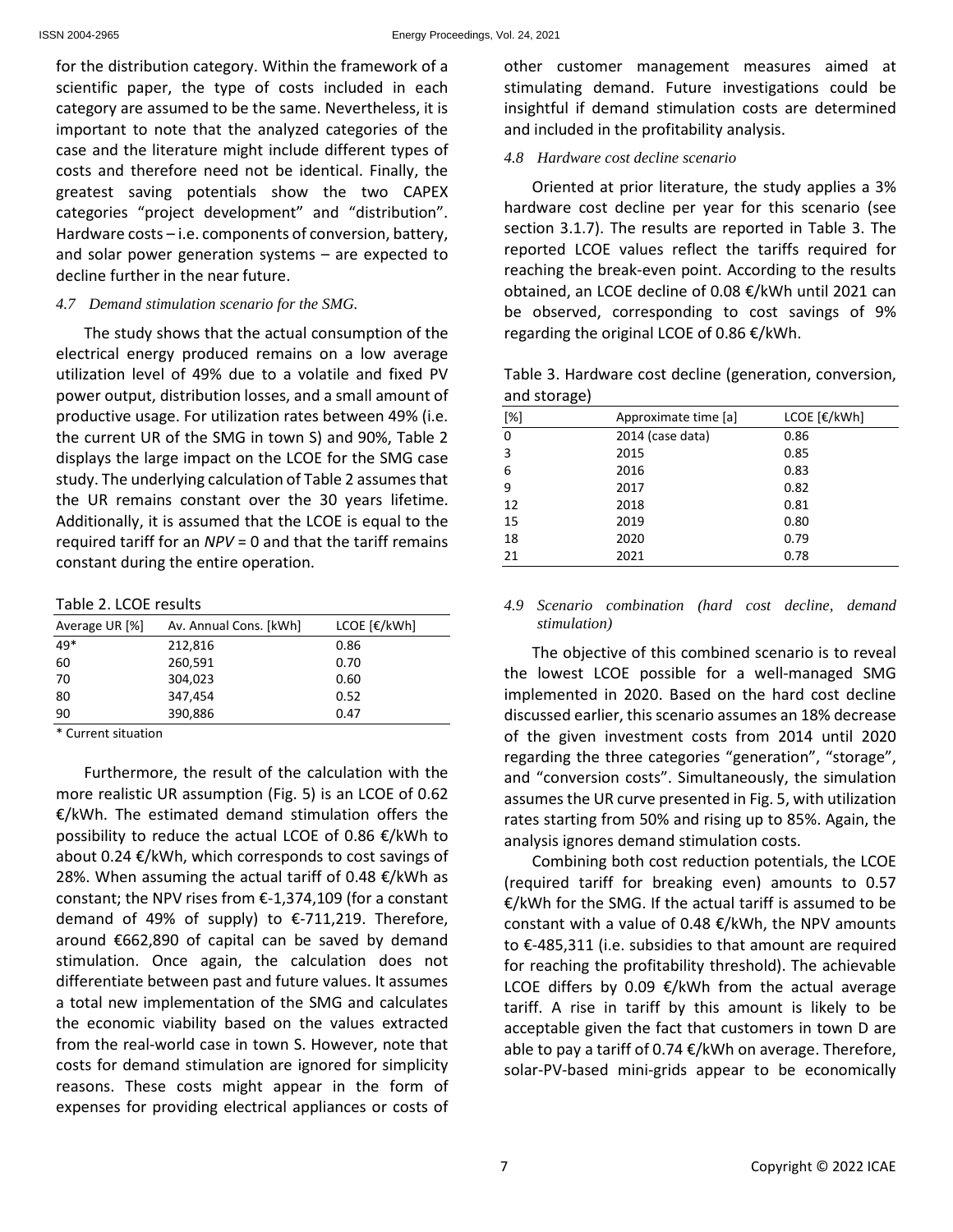sustainable in this region. A more detailed investigation of the ATP should be made in future research.

Demand stimulation and hard cost decline in the near future are two aspects with great impact on the profitability of solar PV mini-grids. Further cost reduction potentials for mini-grid systems exist, such as the reduction of financing costs, regulatory costs, and OPEX, but which are not further investigated here due to space constraints. More research is needed in order to reduce the gap between theoretical modeling and real data. With more research in this area, the lack of information and confidence of investors can be reduced. As a consequence, more solar PV mini-grids can be built, such that the global community gets one step closer to the United Nations Sustainable Development Goal #7 of universal energy access in 2030.

Because of the fact that a diesel generator is able to control the electricity output with its rotation speed, a demand stimulation scenario for the DMG is not included. Furthermore, diesel generators are optimized over many years, and it is assumed that a hard cost decline with a big impact on system profitability is unlikely to happen in the near future. Therefore, the hard cost decline scenario is not applied for the DMG either.

# **5. COMPARISON OF RESULTS**

The characteristics of the SMG in town S and the DMG in town D are compared next, and some light is shed on the relative merits and disadvantages of each system.

First, the LCOE for both systems are compared with each other (Fig. 6). Surprisingly, the LCOE of the SMG is slightly lower than that of the DMG and thus the SMG is found to be the more profitable investment. The yellow bar represents the possible cost reductions due to demand stimulation and hardware cost decline (see Subsection 4.9). This result contradicts findings from earlier research where the LCOE of DMGs (0.27–0.39  $E/kWh$ ; [7] (p.70) tends to be lower than the LCOE of well-run SMGs (0.55 €/kWh; [6] (p.17). Likely, the poor distribution system and inefficient electricity generation of the DMG is responsible for the unusually high costs. On the other hand, the result for the LCOE of the SMG matches with findings from the literature, and the mentioned cost reduction would lead to similar LCOE levels as estimated in [6].

Second, the sensitivity of the NPV with regard to tariffs charged is depicted for both types of mini-grids, together with the profitability thresholds (where *NPV*=0) and break-even between DMG and SMG. Fig. 7 shows that the NPV of the SMG (green line) rises more slowly than the brown line of the DMG, implying that the DMG benefits more from a unitary tariff increase of 1 $\epsilon$ -ct than the SMG. It can be concluded that the intersection marks a turning point for the investment decision in favor of one or the other type of mini-grid. Specifically, an investment in the DMG in town D is more profitable for tariffs >1.25 €/kWh, whereas SMG investments in town S are favored for tariffs <  $1.25$  €/kWh. However, low tariffs above 1 €/kWh are not realistic as the ATP in rural areas of developing countries is far below.



Fig. 6. LCOE comparison [€/kWh], DMG vs. SMG

# **6. CONCLUSION**

This study presents a comparative profitability analysis of a solar-PV-based mini-grid (SMG) and a dieselmini-grid (DMG) in West Africa. It presents an innovative discounted cash flow valuation approach tailored for the assessment of mini-grid investments. The investigation combines local site data with proven economic methods in order to reduce the gap between theory and realworld implementation. It sheds light on the question of whether mini-grids for rural electrification in developing countries need to be subsidized or not. The calculations are based on real-world site data from 2018 of two towns located in West Africa, provided by TramaTechno Ambiental (TTA), a developer of projects based on renewable energies. The LCOEs for the installed systems were determined for scenarios with and without subsidization. The research also estimates the profitability of the SMG for the case of an installation in early 2020, considering both a hardware cost decline and demand stimulation scenario.

Several assumptions were made for the application of the DCFM. The profitability of project investments was investigated for full funding by international development organizations. Risk-adjusted interest rates of 5% (DMG) and 4% (SMG) were applied to the NPV model. The number of customers was assumed to be constant during the project's lifetime (DMG: 700, SMG: 560). The results are related to a 20-year (30-year) lifetime for the DMG (SMG). The model considers a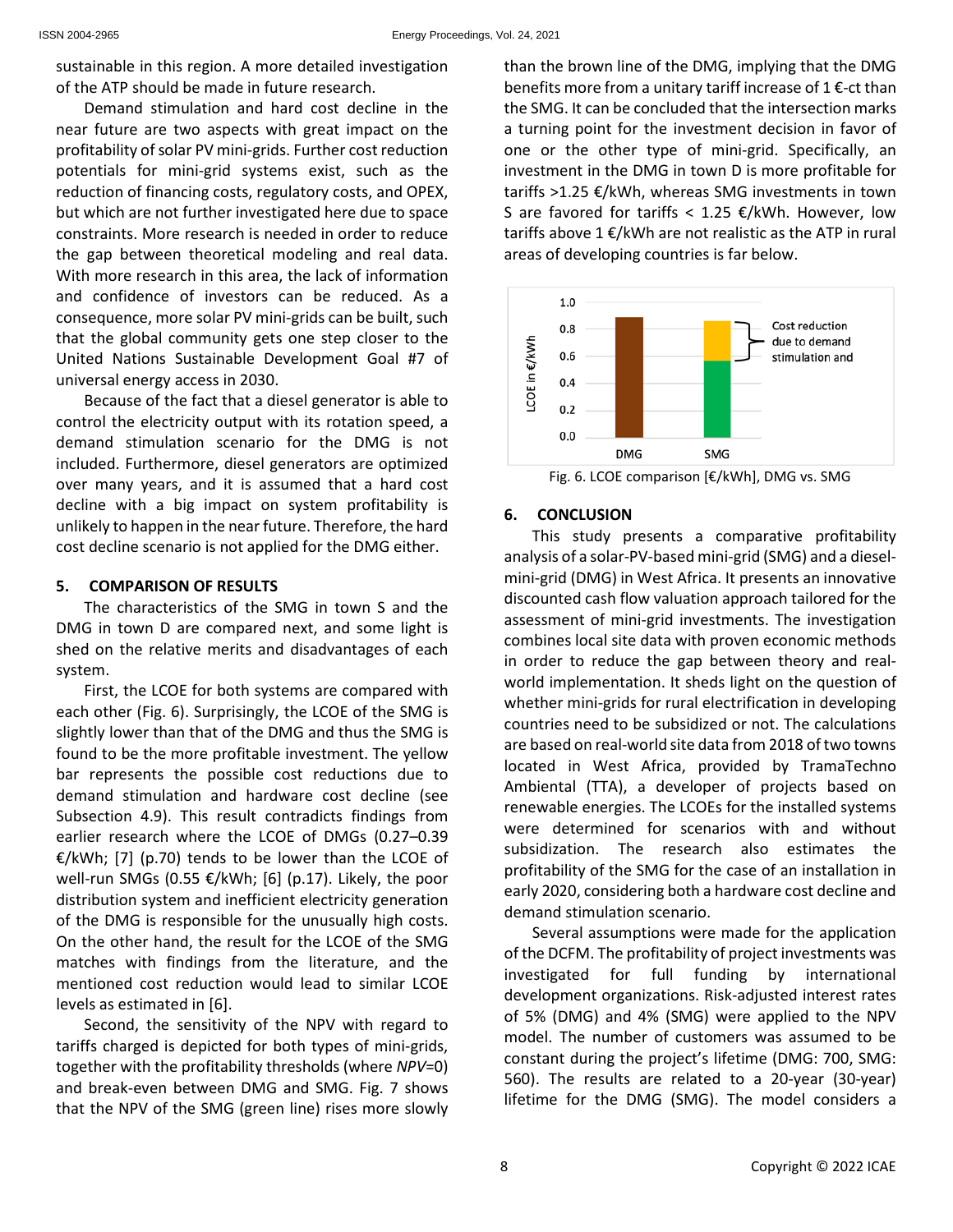degradation of the PV output of 0.7% p.a. [10] (p.7). Additionally, OPEX, CAPEX, and revenue data from TTA were used to generate realistic cashflows. While the SMG in town S operates privately with financial support from the European Union, a public institution operates and subsidizes the DMG in town D.



Fig. 7. NPV sensitivity to tariffs charged, DMG vs. SMG

As expected, the SMG in town S is not economically viable under current conditions. When charging the actual tariff of 0.48 €/kWh, a subsidy of more than €1.3 million is required. In order to run the SMG profitably without any subsidy, a minimum tariff of 0.86 €/kWh is necessary (the SMG is operated 24 h and 7 days a week, the DMG only during nighttime).

Surprisingly, a higher tariff of min. 0.89 €/kWh needs to be charged for a profitable DMG in town D using actual specifications and assuming a no-subsidy scenario.

The results obtained in the present study contrast with common findings in recent literature. Other researchers have claimed that the LCOEs for SMG (0.6–1 US\$/kWh) are usually higher than for DMG (0.35-0.7 US\$/kWh; [6] (p.17). The present study concludes that the high distribution and generation losses of the DMG in town D can lead to an unusually high LCOE. It reveals further that the DMG requires subsidies because of inefficiently used resources, but that with the right investments economic feasibility could be reached.

Furthermore, the research analyzes the share of each cost category per kilowatt-hour for each of the two mini-grid types analyzed. The objective of the per-unit economic analysis is to show the cost-saving potential in a transparent way. The cost of producing one kWh from the SMG is mainly determined by the CAPEX (82%). High hardware and development costs make a high upfront investment necessary. In contrast, the DMG cost per kWh is strongly determined by the OPEX (89%). Some

76% of the price per kWh is required to cover the fuel costs. Since the installation of the SMG in 2014, generation, storage, and conversion costs declined markedly. The per-unit economic analysis laid the foundation for a profitability analysis that also includes the simulation of a hardware cost decline for the SMG. The model used assumes a hardware cost decline of 3% p.a. (corresponding to a cost decline of 18% since 2014). The estimation reveals an LCOE decline of 0.07  $\epsilon$ /kWh, with a final value of 0.76 €/kWh for an installation in 2020. Still, assuming an Ability to Pay (ATP) of 0.74  $E/KWh$  in developing countries, a system with such figures is unlikely to become profitable.

The research reveals that the actual utilization rates of both mini-grid studied (SMG, DMG) are significantly lower than the achievable levels. The average UR of the SMG amounts to only 49% in its fourth year of operation (2018). Based on existing literature, a realistic demand increase was simulated with a rising UR curve during the project's lifetime. The result reveals demand stimulation as the most important cost reduction factor, even more relevant than the hardware cost decline. The LCOE of the SMG declines to 0.62 €/kWh in the demand stimulation scenario. Combining both cost reduction potentials (hardware cost decline and demand stimulation), the calculation yields the lowest LCOE of 0.57  $E/KWh$  for a non-subsidized SMG installed in town S in early 2020. This LCOE declines way below the actual charged tariff in town D (0.74 €/kWh). Therefore, it can be concluded that modern SMGs are likely to be economically feasible in developing countries under the stated conditions. A hardware cost decline for a DMG is in comparison with the SMG unlikely to happen and has therefore not been simulated.

The following results are surprising and contrary to our a-priori expectations: The net cash flows for an investment in a DMG like in town D are negative during all years of operation (assuming the actual tariff of 0.74 €/kWh). It is concluded that high distribution and generation losses are leading to non-profitable operation of this DMG. Furthermore, it is unusual for a SMG that the project development costs represent the largest cost share. With a view on benchmark values, it is estimated that costs for this category can be reduced significantly in order to lower the LCOE of the SMG. As a consequence, SMG are likely to be economically viable in the future even if higher interest rates are applied.

The approach adopted of including the demand stimulation in the DCFM has been proven as useful and effective for calculating the actual LCOE of a well